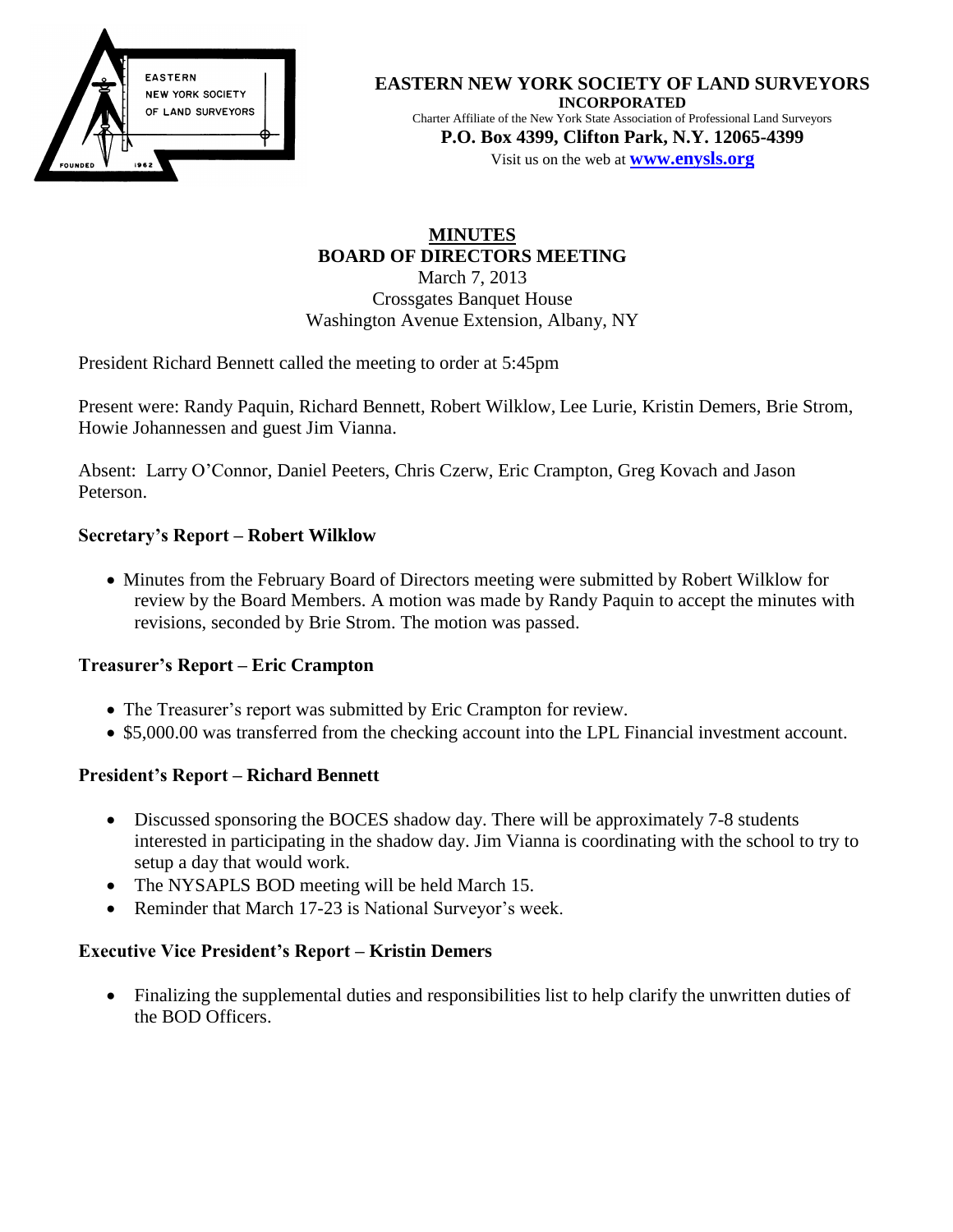### **Vice President's Report – Randy Paquin**

• No report.

## **STANDING COMMITTEES:**

Constitution & By-laws: Larry O'Connor, Bill Schraa: nothing to report.

Continuing Education: Jody Lounsbury, Chuck Lent: nothing to report

Ethics: Jim Vianna, Larry O'Connor, Jeff Ostertag, Kevin Rounds: nothing to report

Finance: Carl Rigdon, Bill Darling, Chris Czerw: nothing to report

Legislative: Larry O'Connor: nothing to report

Program: Randy Paquin, Charles Hartnett, Gary Michell, Dayna Pendergraft:

- Working on a topic and location for the May meeting.
- Randy stated that he would like to step down from the program committee or at least have some program ideas from the membership.

Public Relations: Jody Lounsbury: nothing to report

Scholastic Development: Kristin Demers, Randy Paquin:

 Working on a shadow day with the Warren, Washington, Saratoga, Hamilton and Essex County BOCES program with the help of Jim Vianna.

Business Practice & Technical Information: Chris Czerw: nothing to report

Membership: Robert Wilklow, Steve Dickson: Nothing to report.

Website: Richard Bennett:

Looking for suggestions on updating the on-line Handbook available on the ENYSLS website.

### **TEMPORARY COMMITTEES**

Conference Committee: No report

Old Business: None

New Business: None

Next Board of Directors meeting will be 5:30 pm on Thursday April 11 at a location to be determined.

Temporarily adjourned the meeting at 6:34 pm.